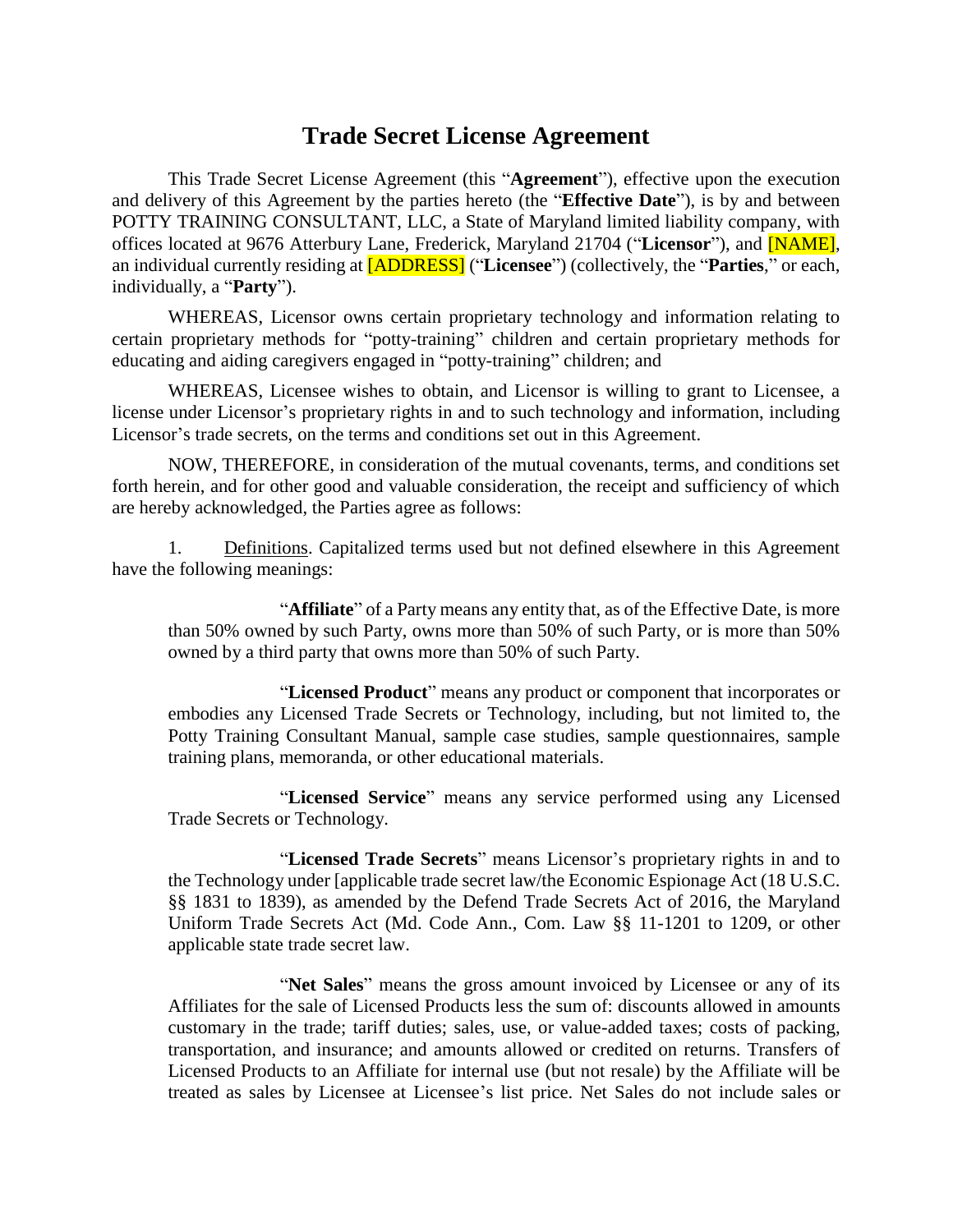transfers by Licensee to its Affiliates for resale; provided that the Net Sales calculation will include the amounts invoiced by such Affiliate on the resale of such Licensed Products.

"**Technology**" means all of the following owned by Licensor relating to the Licensor's proprietary methods for "potty-training" children and the Licensor's proprietary methods for educating and aiding caregivers engaged in "potty-training" children: (i) all know-how, technology, inventions, discoveries, ideas, processes, methods, designs, plans, instructions, specifications, formulas, testing and other protocols, settings, and procedures, vendor and supply chain contacts and information, and other confidential or proprietary technical, scientific, engineering, business, or financial information; and (ii) all documentation, materials, and other tangible embodiments of any of the foregoing, in any form or medium, including papers, invention disclosures, laboratory notebooks, notes, drawings, flowcharts, diagrams, descriptions, manuals, prototypes.

"**Territory**" means worldwide.

## <span id="page-1-0"></span>2. License.

<span id="page-1-1"></span>(a) Grant. Licensor hereby grants to Licensee during the Term a non-exclusive, non-sublicensable, and non-transferable (except in accordance with Section [13\)](#page-7-0) license, under the Licensed Trade Secrets to use the Technology in connection with (i) the design, development, manufacture, marketing, promotion, distribution, sale, or other exploitation of the Licensed Products in the Territory and (ii) the marketing, promotion, sale, or other exploitation of the Licensed Services in the Territory. No license or rights are granted to Licensee by implication, estoppel, or otherwise, other than as expressly granted by Licensor under this Section [2.](#page-1-0)

(b) Licensor's Reserved Rights. Licensor reserves the right, from time to time, without notice to Licensee and at Licensor's sole cost and expense, to change a Licensed Product, a Licensed Service, or the Technology in any way Licensor may desire.

<span id="page-1-2"></span>3. Technology Transfer. Promptly after the Licensee's payment of the fees in accordance with Section 5, Licensor shall disclose the Technology to Licensee. Upon Licensee's reasonable request during the first twelve (12) months after the Effective Date, Licensor shall provide Licensee with reasonable technical assistance concerning the Technology. Licensor shall provide up to four (4) hours of such technical assistance at no additional cost to Licensee, except that Licensee shall reimburse Licensor for reasonable travel and other out-of-pocket expenses incurred by Licensor's technical personnel in providing such technical assistance. Any additional hours of such technical assistance shall be provided for a reasonable cost and on such terms to be mutually agreed by the Parties in writing. For the avoidance of doubt, subject to the license expressly granted to Licensee under Section [2\(a\),](#page-1-1) Licensor retains all right, title and interest in and to the Technology delivered or otherwise made available to Licensee hereunder.

4. Improvements. As between the Parties, Licensor will solely own all right, title, and interest in and to any modification of or improvement or enhancement to any Technology made by Licensee's employees or independent contractors to the extent necessarily using or derived from any Licensed Trade Secrets or other Confidential Information of Licensor delivered or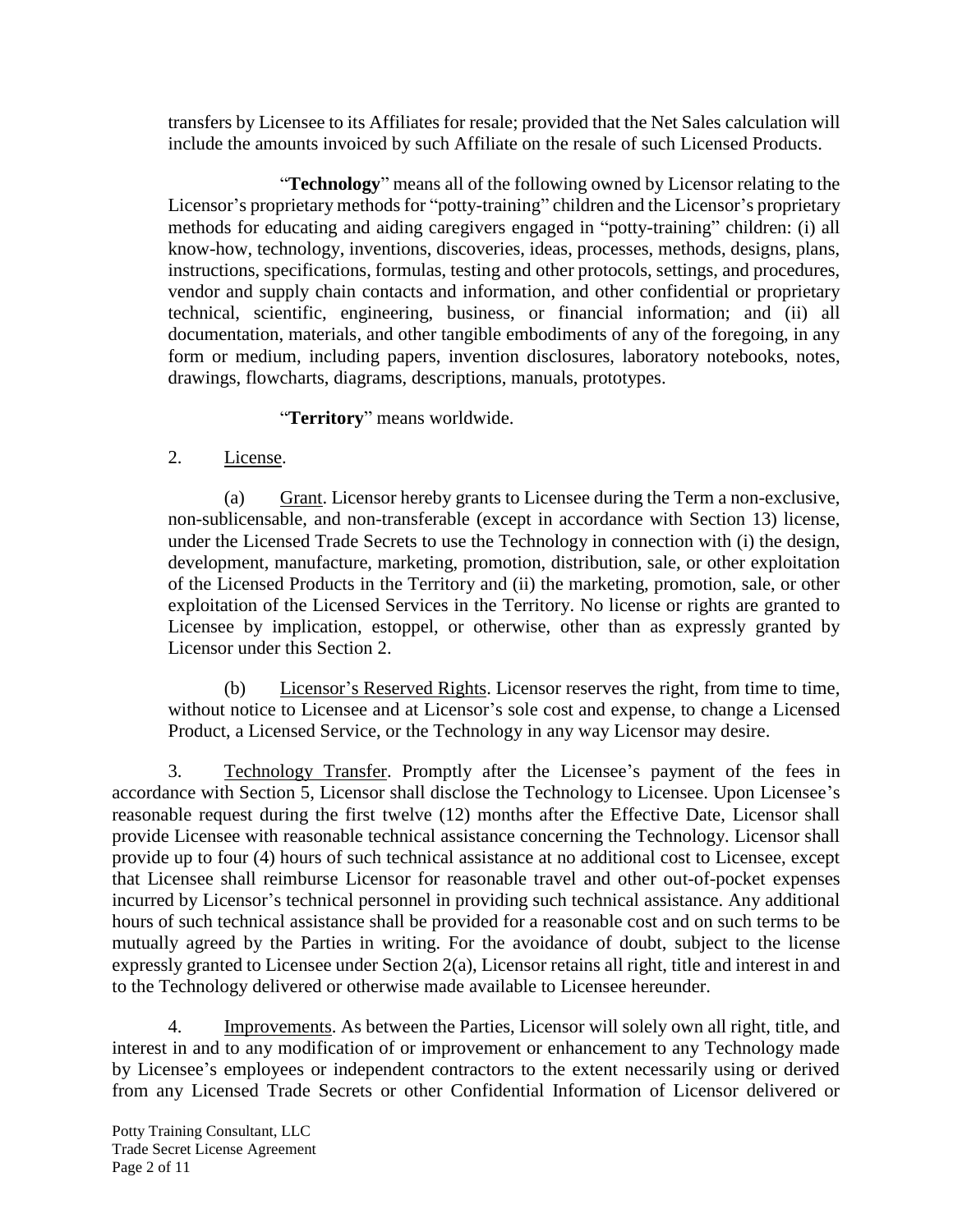otherwise made available hereunder (each, an "**Improvement**"). All Improvements will be included in the Technology for all purposes under this Agreement, including the license granted under Section [2\(a\)](#page-1-1) and the technical assistance obligations under Section [3;](#page-1-2) provided, however, that Licensor will not grant any license to Licensee under any patents issued to or patent applications filed by Licensor claiming any Improvement unless the Parties otherwise specifically agree in writing. Licensee hereby transfers and assigns to Licensor, without additional consideration, all of its right, title, and interest in and to any Improvement made by any employee or independent contractor of Licensee, whether solely or jointly with any employee or independent contractor of Licensor or any third party. Licensee shall fully cooperate with Licensor and take all further actions and execute, acknowledge, and deliver all assignments and other documents as Licensor may reasonably request, to evidence and protect Licensor's intellectual property and other proprietary rights in and to all Improvements.

## 5. Payments.

(a) Initiation Fee. In consideration for access to the Technology and other rights granted herein including the initial annual license fee, Licensee shall pay to Licensor a nonrefundable, non-creditable payment of Two Thousand Nine Hundred Ninety-Five and 00/100 US Dollars (\$2,995.00) (the "Initiation Fee") within five (5) days of the Effective Date. Discounts or coupons may be applied by Licensor.

(b) Annual License Fee. As further consideration for the licenses granted to Licensee in Section 2(a), Licensee shall pay directly to Licensor or its designee, a nonrefundable fee of Two Hundred Forty-Nine and 00/100 US Dollars (\$249.00) (the "Annual License Fee") per year during the Term, with the first of such payment due on the first anniversary of the Effective Date and on each subsequent anniversary of the Effective Date during the Term.

(c) Payment Terms. Licensee shall make all payments due hereunder (i) in US dollars by credit card or PayPal as designated in writing by Licensor; and (ii) without deduction of exchange, collection, or other charges or withholding or other governmentimposed fees or taxes. If any payment is not received by Licensor on or before the due date for such payment, Licensee shall pay to Licensor interest on the overdue payment from the due date to the date such payment is received by Licensor at a rate of ten percent (10%) per month, or if lower, the maximum amount permitted under applicable law.

## <span id="page-2-0"></span>6. Proprietary Rights.

## (a) Preservation of Licensed Trade Secrets.

(i) Licensee acknowledges that: (A) the Licensed Trade Secrets and Technology are Licensor's Confidential Information and subject to the confidentiality and non-disclosure obligations under Section [8;](#page-3-0) and (B) the Licensed Trade Secrets derive economic value, actual or potential, from not being generally known to, and not being readily ascertainable through proper means by, any other person or entity.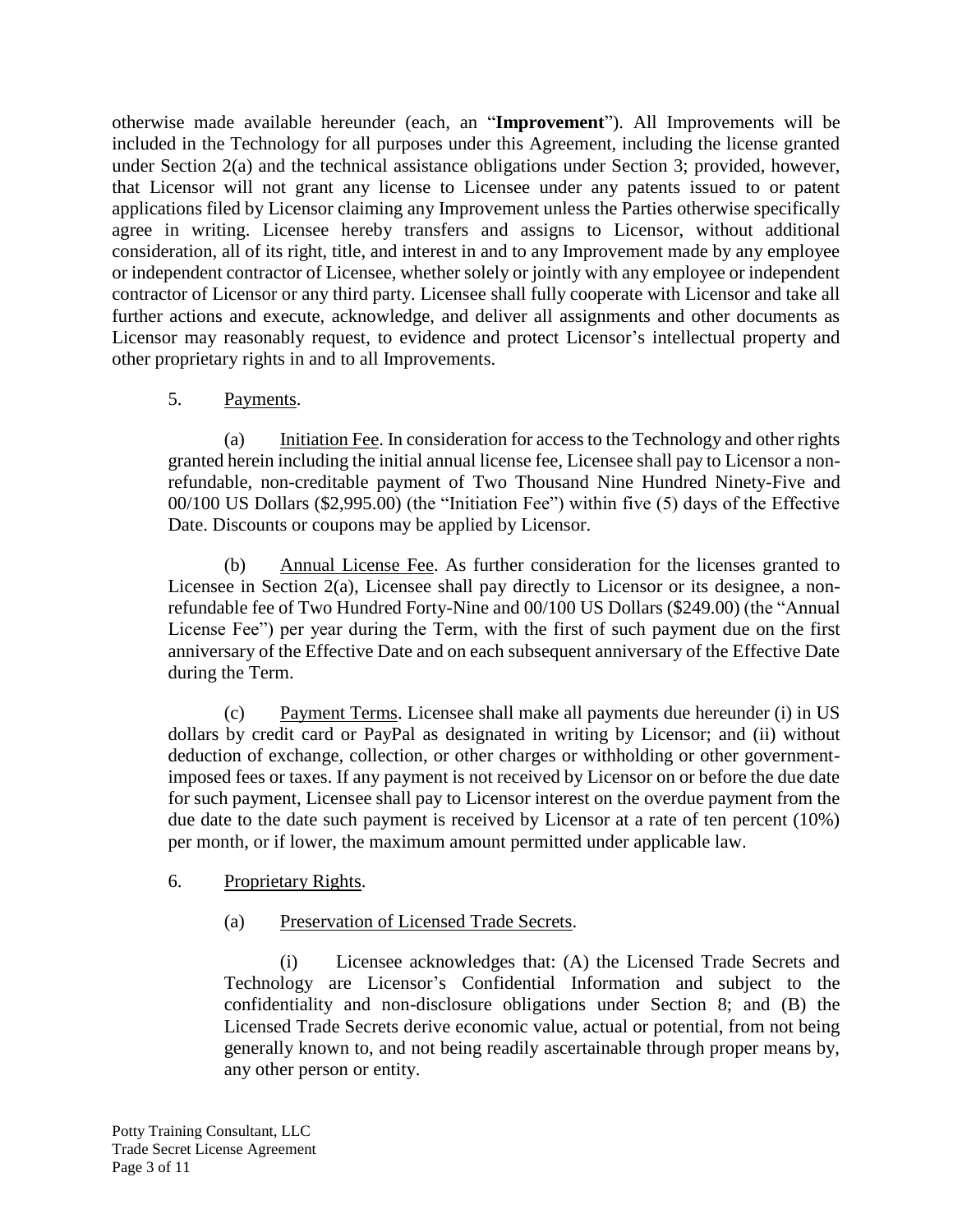(ii) Licensee shall use reasonable efforts to preserve the secrecy of the Licensed Trade Secrets at all times during the Term.

(iii) Upon Licensor's written request, Licensee shall grant Licensor or its designee, on reasonable notice and during normal business hours, permission to perform an assessment, audit, examination, or review of all safeguards implemented by Licensee concerning the Licensed Trade Secrets and all Technology delivered or otherwise made available under this Agreement to confirm Licensee's compliance with the requirements of this Section [6\(a\).](#page-2-0) Licensee shall fully cooperate with such assessment by providing access to knowledgeable personnel and to all physical premises, facilities, networks, databases, paper files, and information technology and other equipment where any Technology may be used or stored.

(b) Filings. Licensee has no right to, and shall not, (i) file or prosecute any patent application or seek or obtain any patent for or including any Licensed Trade Secrets or Technology; or (ii) subject to the license granted to Licensee under Section [2\(a\),](#page-1-1) claim any ownership or other right, title, or interest in or to, or challenge Licensor's ownership or other right, title, or interest in or to, any Licensed Trade Secrets or Technology.

<span id="page-3-1"></span>(c) Enforcement. Licensee shall immediately notify Licensor in writing of any actual or suspected misappropriation or other unauthorized access, disclosure, or use of any Licensed Trade Secrets or Technology in the Territory ("**Unauthorized Use**") and shall provide Licensor with any known details of such Unauthorized Use. Licensor has the first right, in its discretion, to bring any action or proceeding with respect to such Unauthorized Use and to control its conduct (including any settlement). If Licensor does not commence an action or proceeding within One Hundred Eighty (180) days after receipt or delivery of notice hereunder concerning any Unauthorized Use, the Parties shall discuss in good faith and determine whether Licensee may bring such action or proceeding on its own. The Party not controlling any action or proceeding brought under this Section [6\(c\)](#page-3-1) shall provide the other Party with all cooperation and assistance that such other Party may reasonably request in connection with such action or proceeding. Any damages, profits, and other monetary awards resulting from any such action or proceeding will be applied first in satisfaction of any unreimbursed expenses and legal fees of the Party bringing such action or proceeding, with Licensor retaining the balance.

7. Compliance with Laws. Licensee shall comply with all applicable laws and regulations in the Territory in exercising its rights and performing its obligations under this Agreement. Without limiting the foregoing, Licensee shall comply with all applicable laws and regulations concerning the export or re-export of any Licensed Product or Licensed Service and any associated technical data, materials, or information, including any requirements for obtaining an export license or other governmental approval.

<span id="page-3-0"></span>8. Confidentiality.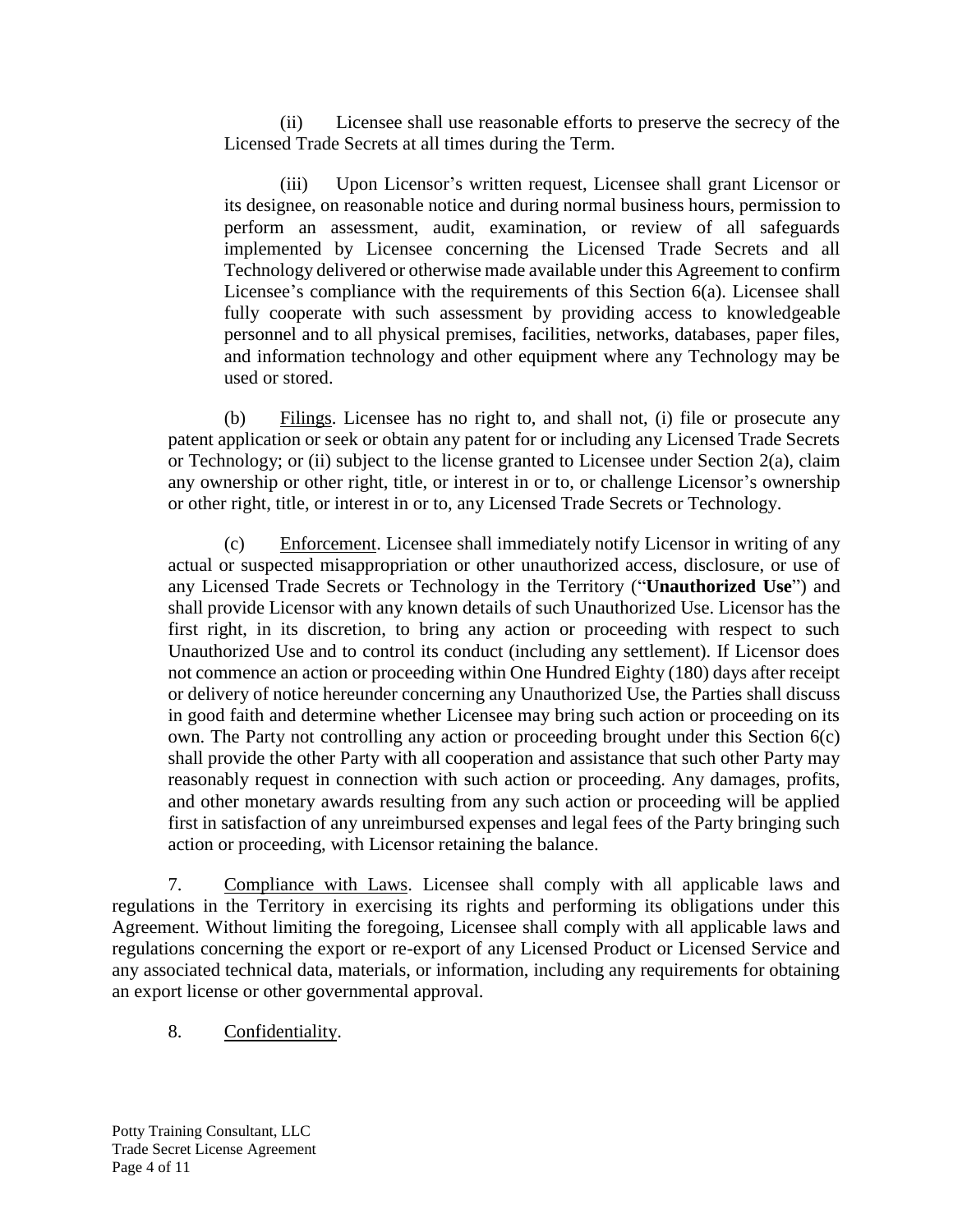(a) Confidential Information. Each Party acknowledges that in connection with this Agreement it will receive or gain access to certain non-public, confidential, or proprietary information and materials of the other Party in oral, written, electronic, or other form or media, whether or not such information and materials are marked, designated, or otherwise identified as "confidential" ("**Confidential Information**"). Without limiting the foregoing, Licensor's Confidential Information includes the Technology and all information and materials relating to the Licensed Trade Secrets.

Exclusions. Confidential Information does not include information that: (i) was already known to the receiving Party without restriction on use or disclosure; or (ii) was or becomes generally known by the public other than by breach of this Agreement;

(c) Confidentiality Obligations; Exceptions. Each Party shall maintain the other Party's Confidential Information in strict confidence and not disclose it to any other person or entity, except to its employees or independent contractors who have a need to know such Confidential Information for such Party to exercise its rights or perform its obligations hereunder and are bound by written nondisclosure agreements. Notwithstanding the foregoing, each Party may disclose the other Party's Confidential Information to the limited extent required to comply with a valid order issued by a court or governmental agency of competent jurisdiction; provided that the Party making the required disclosure shall first provide the disclosing Party with: (i) prompt written notice of such requirement so that the disclosing Party may seek, at its sole cost and expense, a protective order or other remedy; and (ii) reasonable assistance, at the disclosing Party's sole cost and expense, in opposing such disclosure or seeking a protective order or other limitations on disclosure.

## <span id="page-4-0"></span>9. Representations.

(a) Mutual Representations. Each Party represents and warrants to the other Party that, as of the Effective Date: (i) it is duly organized, validly existing, and in good standing under the laws of the state or jurisdiction of its organization; (ii) it has the full right, power, and authority to enter into this Agreement and to perform its obligations hereunder; (iii) the execution of this Agreement by its representative whose signature is set forth at the end hereof has been duly authorized by all necessary organizational action of such Party; and (iv) when executed and delivered by such Party, this Agreement will constitute the legal, valid, and binding obligation of that Party, enforceable against that Party in accordance with its terms.

(b) Licensor Representations. Licensor represents and warrants that: (i) Licensor owns the entire right, title, and interest in and to the Licensed Trade Secrets and Technology; (ii) Licensor has the right to grant the license and other rights hereunder; (iii) to Licensor's knowledge, use of the Licensed Trade Secrets and Technology permitted under this Agreement does not infringe any United States patents or other intellectual property rights of any other person or entity; and, (iv) as of the Effective Date, Licensor does not own any patents or patent applications that would be infringed by use of the Licensed Trade Secrets and Technology permitted under this Agreement.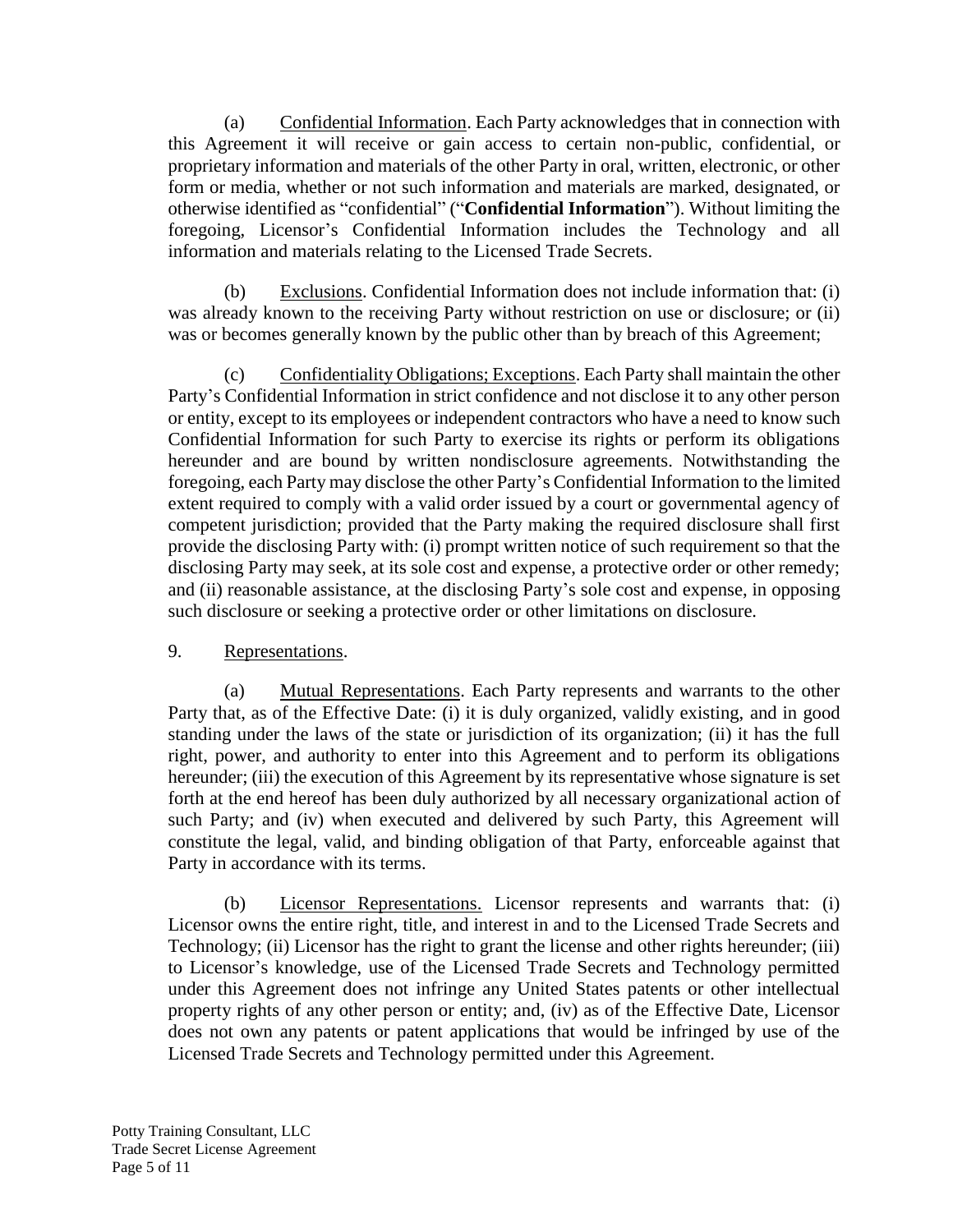(c) Disclaimer. EXCEPT AS EXPRESSLY SET FORTH IN THIS SECTION [9,](#page-4-0) LICENSOR DISCLAIMS ALL REPRESENTATIONS AND WARRANTIES OF ANY KIND, WHETHER EXPRESS, IMPLIED, STATUTORY, OR OTHERWISE, CONCERNING THE LICENSED TRADE SECRETS AND THE TECHNOLOGY, INCLUDING AS TO THE ACCURACY, COMPLETENESS, OR USEFULNESS FOR ANY PURPOSE OF THE LICENSED TRADE SECRETS AND TECHNOLOGY. LICENSOR SPECIFICALLY DISCLAIMS ALL IMPLIED WARRANTIES OF MERCHANTABILITY, QUALITY, FITNESS FOR A PARTICULAR PURPOSE, AND NON-INFRINGEMENT AND WARRANTIES ARISING FROM A COURSE OF DEALING, COURSE OF PERFORMANCE, USAGE, OR TRADE PRACTICE.

#### <span id="page-5-1"></span>10. Indemnification.

(a) By Licensor. Licensor shall indemnify, defend, and hold harmless Licensee and its officers, directors, employees, and agents against all losses, damages, liabilities, costs (including reasonable attorneys' fees) ("**Losses**") resulting from any third-party claim, suit, action, or other proceeding ("**Third-Party Claim**") arising out of Licensor's breach of any representation, warranty, covenant, or obligation under this Agreement.

(b) By Licensee. Licensee shall indemnify, defend, and hold harmless Licensor and its Affiliates, and each of Licensor's and its Affiliates' respective officers, directors, employees, and agents against all Losses resulting from: (i) any unauthorized use or disclosure of the Technology or Licensed Trade Secrets; or (ii) any Third-Party Claim arising out of: (i) Licensee's breach of any representation, warranty, covenant, or obligation under this Agreement; or (ii) any bodily injury, death of any person, or damage to real or tangible personal property caused by any Licensed Product or Licensed Service.

<span id="page-5-2"></span>11. Limitation of Liability. EXCEPT FOR INDEMNIFICATION OBLIGATIONS AND LIABILITY FOR BREACH OF CONFIDENTIALITY (INCLUDING LICENSEE'S OBLIGATION TO PRESERVE THE SECRECY OF THE LICENSED TRADE SECRETS UNDER SECTION [6\(a\)\)](#page-2-0), IN NO EVENT WILL EITHER PARTY BE LIABLE TO THE OTHER PARTY UNDER OR IN CONNECTION WITH THIS AGREEMENT FOR ANY LOSS OF USE, REVENUE, OR PROFIT OR FOR ANY CONSEQUENTIAL, INCIDENTAL, INDIRECT, EXEMPLARY, SPECIAL, OR PUNITIVE DAMAGES, WHETHER ARISING OUT OF BREACH OF CONTRACT, TORT (INCLUDING NEGLIGENCE), OR OTHERWISE, REGARDLESS OF WHETHER SUCH DAMAGE WAS FORESEEABLE AND WHETHER OR NOT SUCH PARTY HAS BEEN ADVISED OF THE POSSIBILITY OF SUCH DAMAGES.

## 12. Term and Termination.

<span id="page-5-0"></span>(a) Term. Unless earlier terminated by mutual agreement of the Parties or in accordance with Section [12\(b\),](#page-5-0) the term of this Agreement will commence on the Effective Date and will continue until and expire five (5) years from the Effective Date (the "**Term**").

(b) Termination.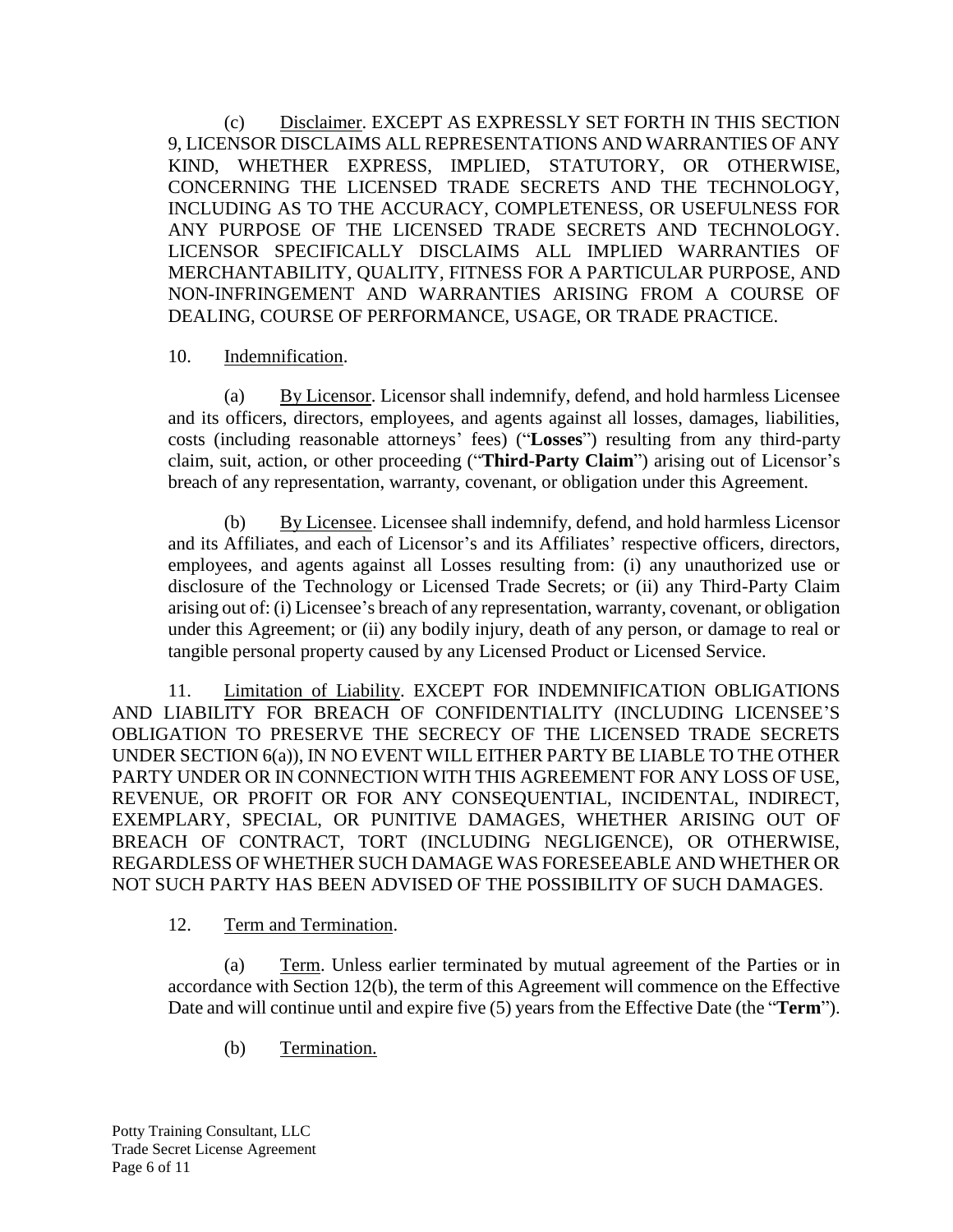(i) Breach. Either Party may terminate this Agreement in its entirety immediately upon notice to the other Party if such other Party materially breaches this Agreement and has not cured such breach within thirty (30) days after notice of such breach from the non-breaching Party. Notwithstanding the foregoing, this Agreement shall automatically and immediately terminate, without opportunity for cure, on Licensee's disclosure of the Technology or Licensed Trade Secrets in breach of Section [8.](#page-3-0)

(ii) Insolvency. Either Party may terminate this Agreement in its entirety immediately upon notice to the other Party if such other Party: (a) is dissolved or liquidated or takes any corporate action for such purpose; (b) becomes insolvent or is generally unable to pay, or fails to pay, its debts as they become due; (c) files or has filed against it a petition for voluntary or involuntary bankruptcy or otherwise becomes subject, voluntarily or involuntarily, to any proceeding under any domestic or foreign bankruptcy or insolvency law; (d) makes or seeks to make a general assignment for the benefit of creditors; or (e) applies for or has a receiver, trustee, custodian, or similar agent appointed by order of any court of competent jurisdiction to take charge of or sell any material portion of its property or business.

- <span id="page-6-0"></span>(c) Effect of Expiration or Termination.
	- (i) Upon any expiration or termination of this Agreement:

(A) Licensee shall immediately cease exercising all rights granted under the Licensed Trade Secrets.

(B) Each Party shall promptly return to the other Party all relevant records and materials in such Party's possession or control containing Confidential Information of the other Party; provided, however, that within ten (10) days following such expiration or termination, Licensee shall, at Licensor's option, either return to Licensor or destroy all Technology in Licensee's possession, and destroy all notes, analyses, summaries, and other materials prepared by Licensee relating to the Licensed Trade Secrets, and certify in writing to Licensor the destruction of such Confidential Information and related materials.

(ii) Expiration or termination of this Agreement will not relieve the Parties of any obligations accruing before the effective date of such expiration or termination.

(iii) The Parties' rights and obligations set forth in this Section [12\(c\),](#page-6-0) Section [8](#page-3-0) (Confidentiality), Section [10](#page-5-1) (Indemnification), Section [11](#page-5-2) (Limitation of Liability), and Section [14](#page-7-1) (Miscellaneous), Licensee's obligations under Section [6\(a\)](#page-2-0) (Preservation of Licensed Trade Secrets), and any right, obligation, or required performance of the Parties under this Agreement that, by its express terms or nature and context is intended to survive expiration or termination of this Agreement, will survive any such expiration or termination.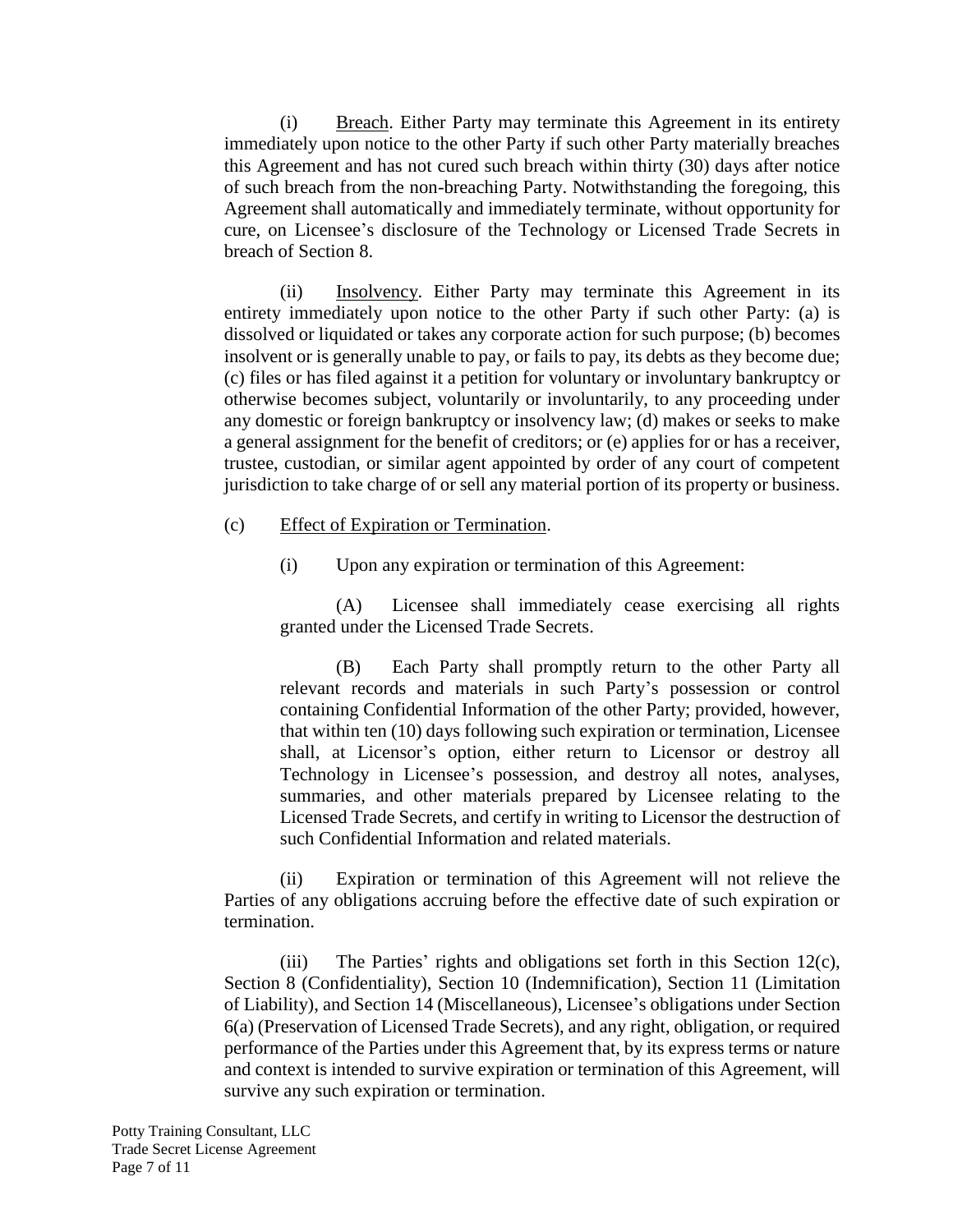<span id="page-7-0"></span>13. Assignment. Licensee shall not assign or otherwise transfer any of its rights, or delegate or otherwise transfer any of its obligations or performance, under this Agreement, in each case whether voluntarily, involuntarily, by operation of law, or otherwise, without Licensor's prior written consent. No delegation or other transfer will relieve Licensee of any of its obligations or performance under this Agreement. Any purported assignment, delegation, or transfer in violation of this Section 13 is void. This Agreement is binding upon and inures to the benefit of the Parties and their respective permitted successors and assigns.

#### <span id="page-7-1"></span>14. Miscellaneous.

(a) Further Assurances. Each Party shall, and shall cause their respective Affiliates to, upon the reasonable request, and at the expense, of the other Party, promptly execute such documents and take such further actions as may be necessary to give full effect to the terms of this Agreement.

(b) Independent Contractors. The relationship between the Parties is that of independent contractors. Nothing contained in this Agreement creates any agency, partnership, joint venture, or other form of joint enterprise, employment, or fiduciary relationship between the parties, and neither Party has authority to contract for or bind the other party in any manner whatsoever.

(c) No Public Statements. Neither Party may issue or release any announcement, statement, press release, or other publicity or marketing materials relating to this Agreement or, unless expressly permitted under this Agreement, otherwise use the other party's trademarks, service marks, trade names, logos, domain names, or other indicia of source, association, or sponsorship, in each case, without the other Party's prior written consent.

(d) Notices. All notices, requests, consents, claims, demands, waivers, and other communications hereunder must be in writing and sent to the respective Party at the addresses indicated below (or at such other address for a Party as may be specified in a notice given in accordance with this Section):

|                           | If to Licensor: 9676 Atterbury Ln.      |
|---------------------------|-----------------------------------------|
|                           | Frederick, MD 21704                     |
|                           | Email: info@pottytrainingconsultant.com |
|                           | Attention: Allison Jandu                |
| If to Licensee: [ADDRESS] |                                         |
|                           | Email: [EMAIL ADDRESS]                  |

Attention: [NAME]

Notices sent in accordance with this Section will be deemed effective: (a) when received, if delivered by hand (with written confirmation of receipt); (b) when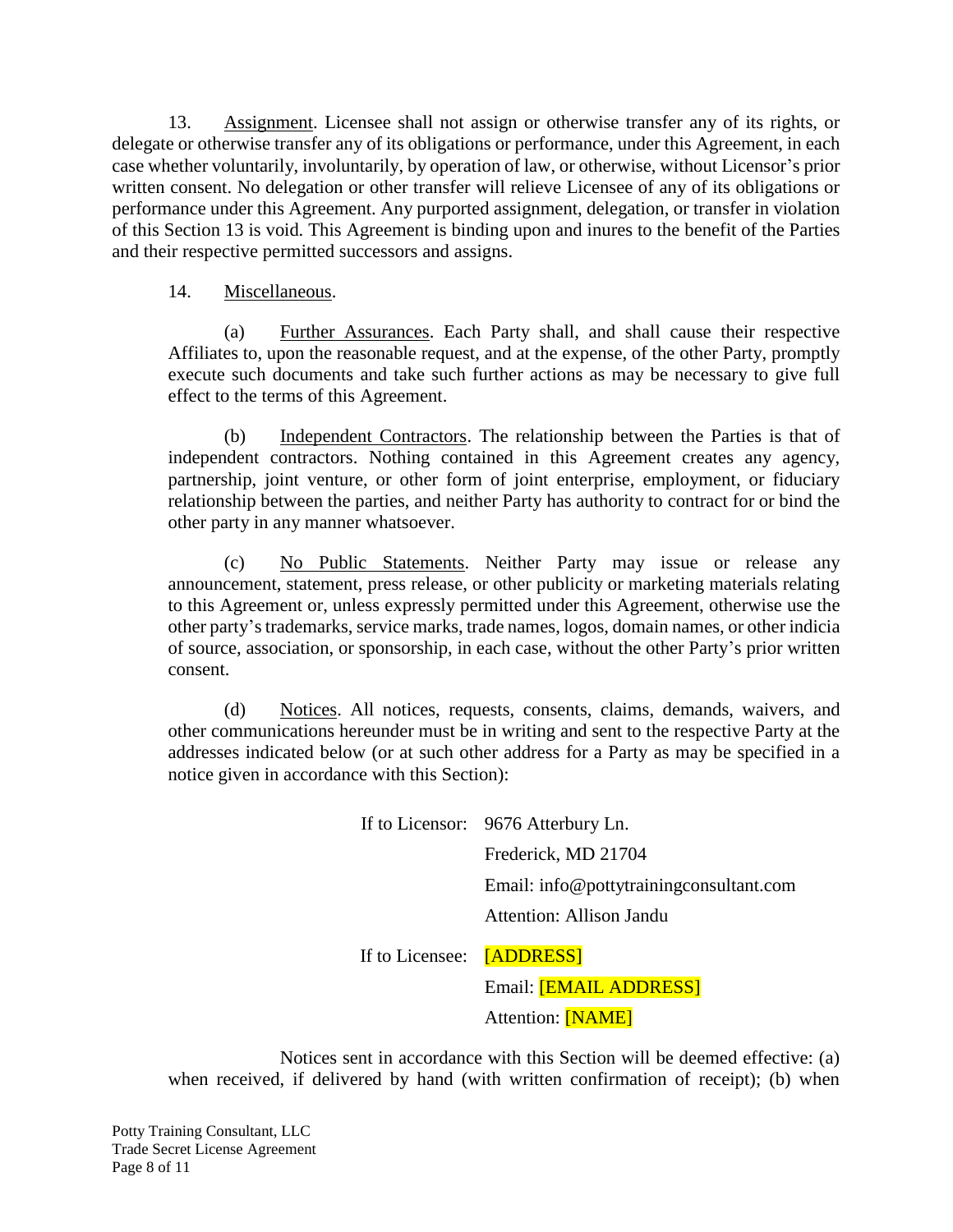received, if sent by a nationally recognized overnight courier (receipt requested); (c) on the date sent by facsimile or email (in each case, with confirmation of transmission), if sent during normal business hours of the recipient, and on the next day if sent after normal business hours of the recipient; or (d) on the third (3rd) day after the date mailed, by certified or registered mail, return receipt requested, postage prepaid.

(e) Interpretation. For purposes of this Agreement: (a) the words "include," "includes," and "including" will be deemed to be followed by the words "without" limitation"; (b) the word "or" is not exclusive; and (c) the words "herein," "hereof," "hereby," "hereto," and "hereunder" refer to this Agreement as a whole. Unless the context otherwise requires, references herein: (x) to Sections and Schedules refer to the Sections of and Schedules attached to this Agreement; (y) to an agreement, instrument, or other document means such agreement, instrument, or other document as amended, supplemented, and modified from time to time to the extent permitted by the provisions thereof; and (z) to a statute means such statute as amended from time to time and includes any successor legislation thereto and any regulations promulgated thereunder. This Agreement will be construed without regard to any presumption or rule requiring construction or interpretation against the Party drafting an instrument or causing any instrument to be drafted.

(f) Entire Agreement. This Agreement, together with all Schedules and any other documents incorporated herein by reference, constitutes the sole and entire agreement of the Parties with respect to the subject matter contained herein, and supersedes all prior and contemporaneous understandings and agreements, both written and oral, with respect to such subject matter.

(g) No Third-Party Beneficiaries. This Agreement is for the sole benefit of the Parties and their respective successors and permitted assigns and nothing herein, express or implied, is intended to or will confer upon any other Person any legal or equitable right, benefit, or remedy of any nature whatsoever, under or by reason of this Agreement.

(h) Amendment; Waiver. No amendment to this Agreement will be effective unless it is in writing and signed by both Parties. No waiver by any Party of any of the provisions hereof will be effective unless explicitly set forth in writing and signed by the waiving Party. Except as otherwise set forth in this Agreement, no failure to exercise, or delay in exercising, any rights, remedy, power, or privilege arising from this Agreement will operate or be construed as a waiver thereof; nor will any single or partial exercise of any right, remedy, power, or privilege hereunder preclude any other or further exercise thereof or the exercise of any other right, remedy, power, or privilege.

(i) Severability. If any term or provision of this Agreement is invalid, illegal, or unenforceable in any jurisdiction, such invalidity, illegality, or unenforceability will not affect any other term or provision of this Agreement or invalidate or render unenforceable such term or provision in any other jurisdiction.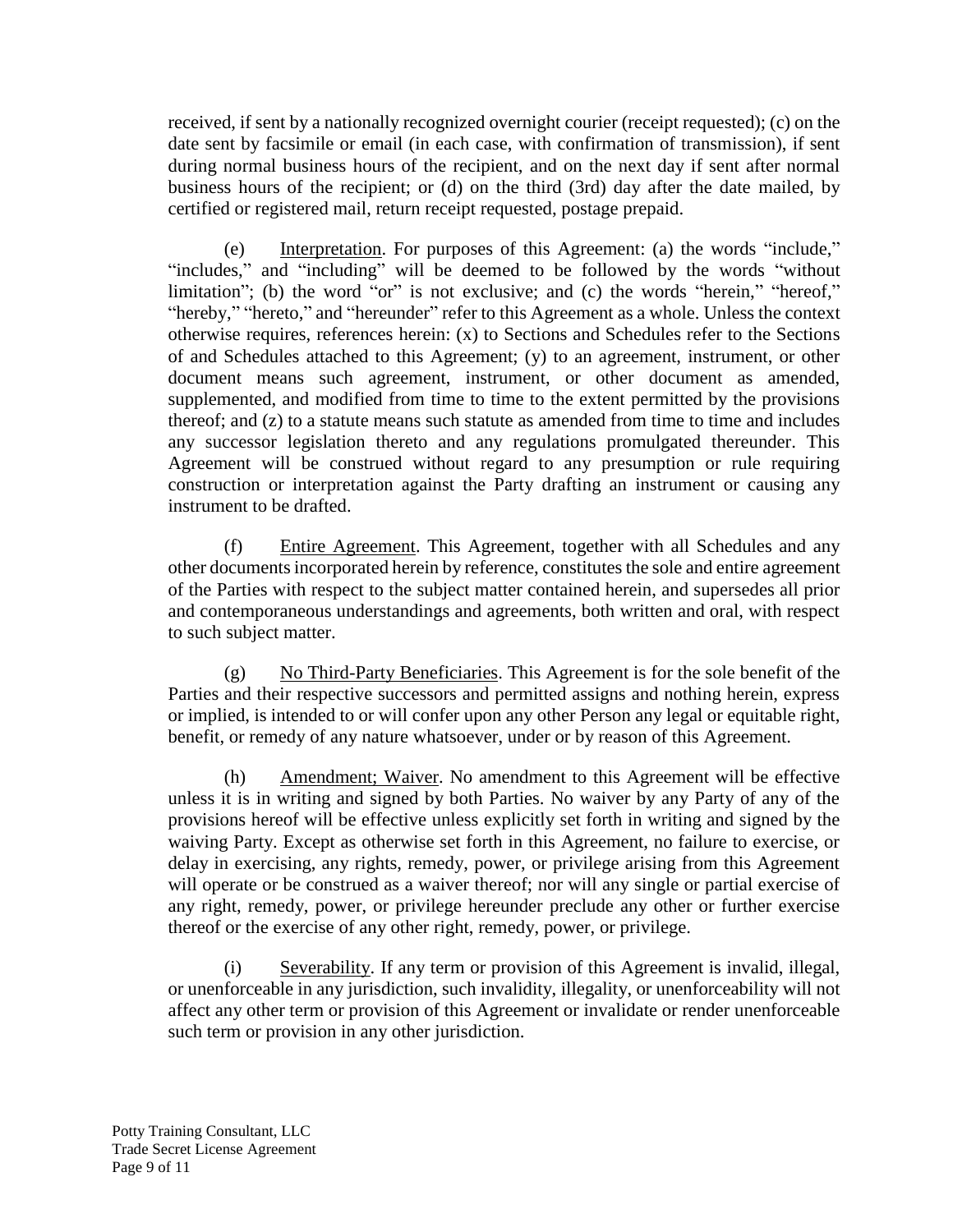(j) Governing Law; Submission to Jurisdiction. This Agreement is governed by and construed in accordance with the internal laws of the State of Maryland without giving effect to any choice or conflict of law provision or rule that would require or permit the application of the laws of any other jurisdiction. Any legal suit, action, or proceeding arising out of or related to this Agreement or the licenses granted hereunder may be instituted exclusively in the federal courts of the United States or the courts of the State of Maryland in each case located in the County of Frederick, and each Party irrevocably submits to the exclusive jurisdiction of such courts in any such suit, action, or proceeding.

(k) Equitable Relief. Each Party acknowledges that a breach by the other Party of this Agreement may cause the non-breaching Party irreparable harm, for which an award of damages would not be adequate compensation and, in the event of such a breach or threatened breach, the non-breaching Party will be entitled to equitable relief, including in the form of a restraining order, orders for preliminary or permanent injunction, specific performance, and any other relief that may be available from any court, and the Parties hereby waive any requirement for the securing or posting of any bond or the showing of actual monetary damages in connection with such relief. These remedies are not exclusive but are in addition to all other remedies available under this Agreement at law or in equity, subject to any express exclusions or limitations in this Agreement to the contrary.

(l) Counterparts. This Agreement may be executed in counterparts, each of which will be deemed an original, but all of which together will be deemed to be one and the same agreement.

IN WITNESS WHEREOF, the Parties have caused this Agreement to be executed as of the date first written above by their respective officers thereunto duly authorized.

| By                         |
|----------------------------|
| Name: Allison Jandu        |
| Title: Owner and Principal |
| $\mathbf{r}$               |

| Date: |  |  |  |
|-------|--|--|--|
|       |  |  |  |

| [LICENSEE]      |  |
|-----------------|--|
| Вy              |  |
| Name:<br>Title: |  |
| Date:           |  |